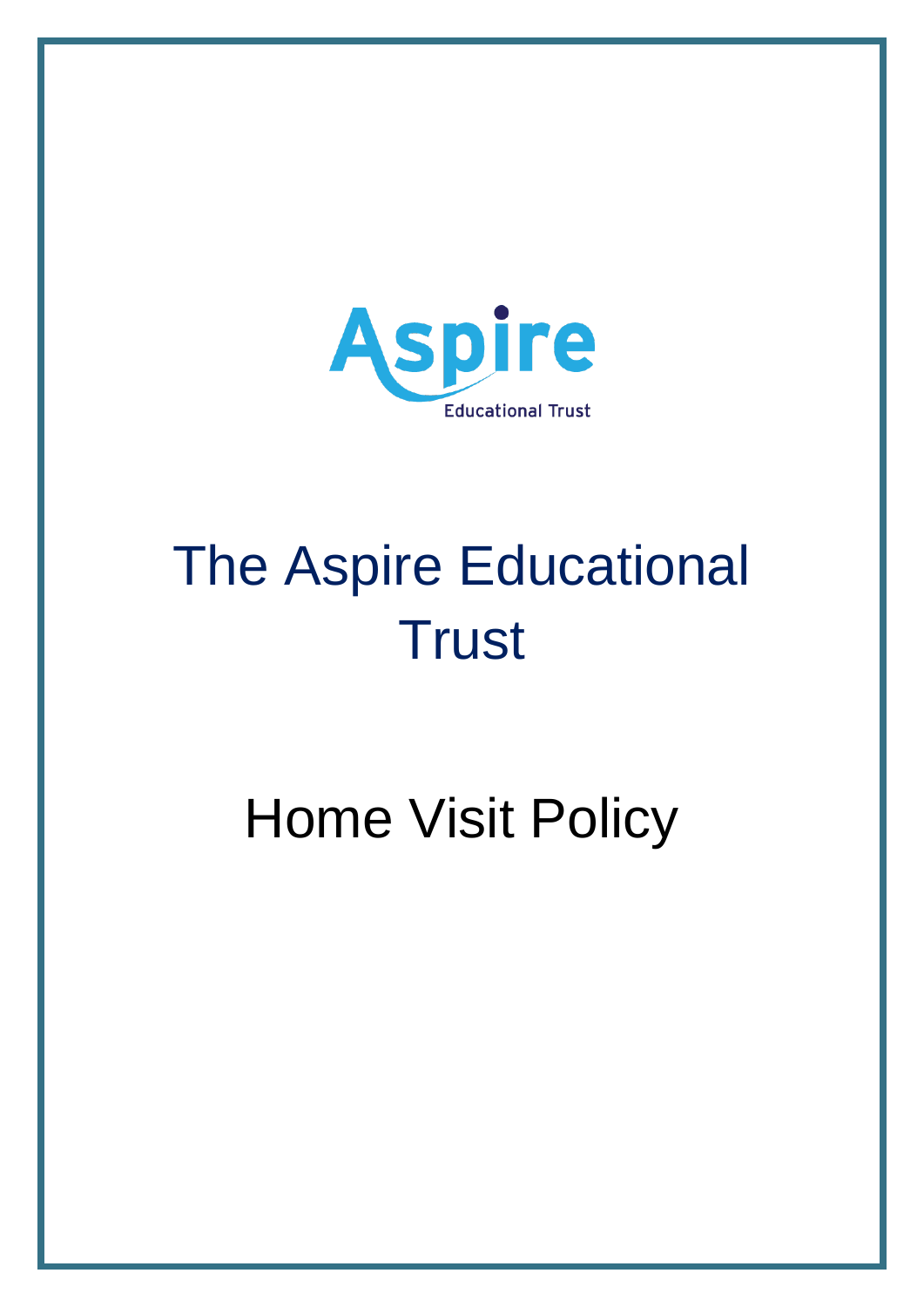## **Contents:**

#### **[Statement of intent](#page-2-0)**

- 1. [Legal framework](#page-3-0)
- 2. [Personal safety](#page-3-1)
- 3. [Training](#page-5-0)
- 4. [Home visits](#page-5-1)
- 5. [After the visit](#page-6-0)
- 6. [Child protection and safeguarding](#page-6-1)
- 7. [Review and monitoring](#page-6-2)
- 8. Annex A AET Home Visit Risk Assessment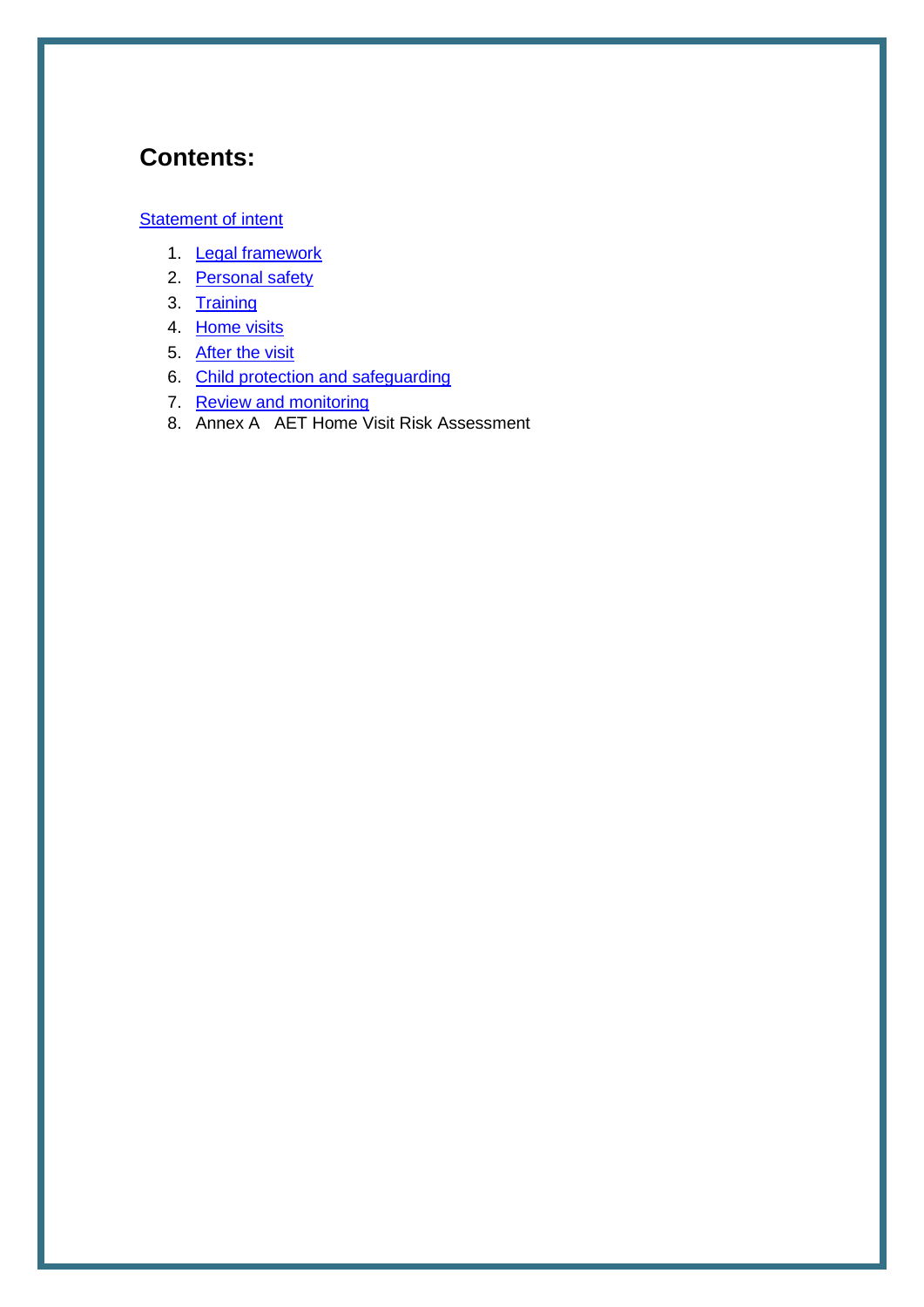#### <span id="page-2-0"></span>**Statement of intent**

The Aspire Educational Trust recognises that there may be an increased risk to the health and safety of trust employees when making home visits. It is essential that appropriate policies and related risk assessments are in place to safeguard both staff and pupils, who can be more vulnerable in these situations. This policy has been established to identify risks and manage them accordingly.

The trust has a duty under the Health and Safety at Work Act 1974 and the Management of Health and Safety at Work Regulations 1999 to ensure, as far as is reasonably practicable, the health, safety and welfare of employees.

The roles of some staff, including family support workers, learning mentors and child-centred support staff, are crucial to the overall performance of the trust. With this in mind, we have established this policy for any trust employee who is required to make home visits.

All work with pupils and parents should usually be undertaken in the school. There are however occasions, in response to an urgent, planned or specific situation where it may be necessary to make a one-off or regular home visit. For this reason, the trust believes that clear procedures must be in place and followed to avoid misunderstandings or confusion about home visits.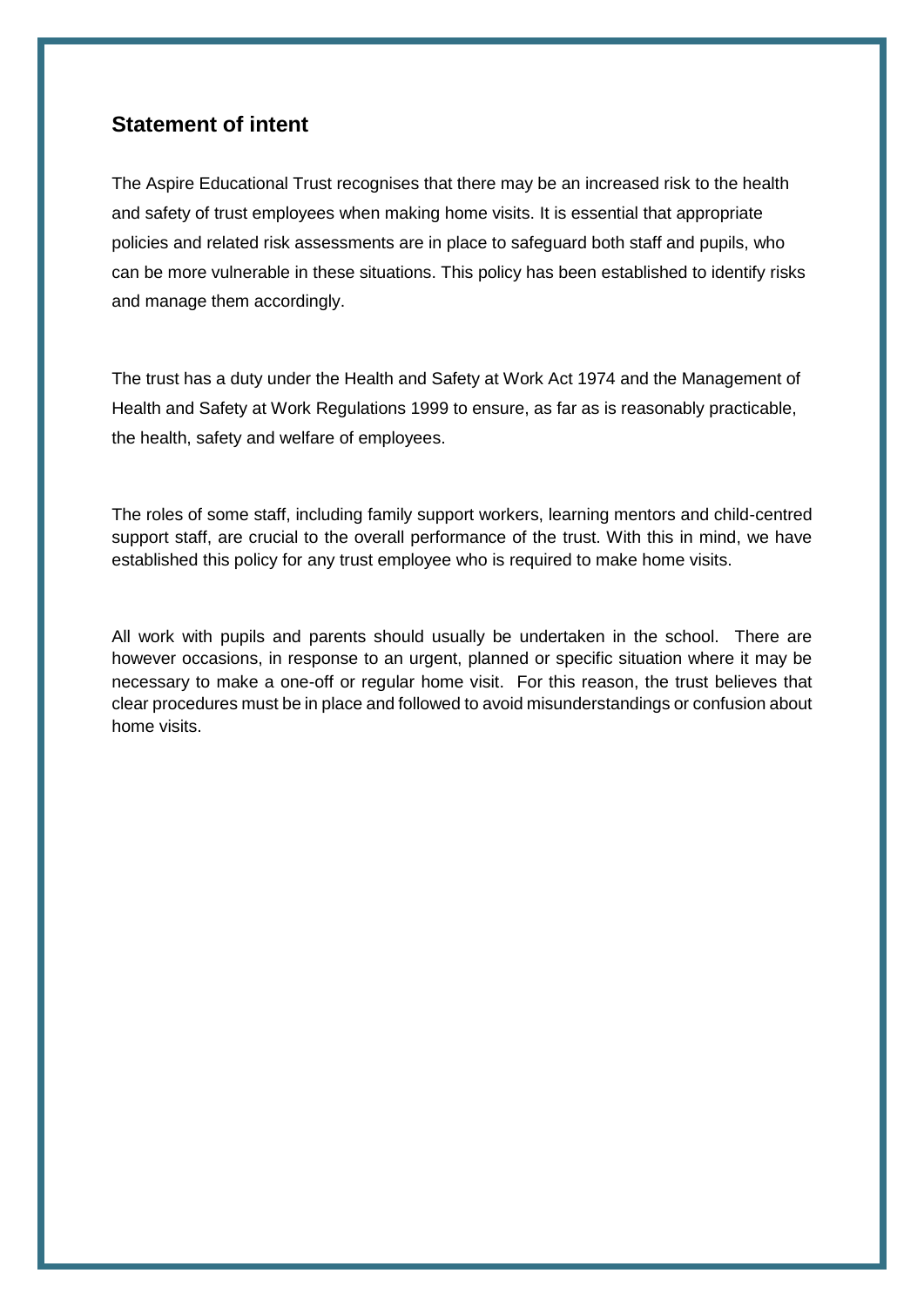## <span id="page-3-0"></span>**1. Legal framework**

- 1.1. This policy has due regard to relevant legislation including, but not limited to, the following:
	- Education Act 1996
	- The Education (Pupil Registration) (England) Regulations 2006
	- Health and Safety at Work etc Act 1974
- 1.2. This policy is designed to be used in conjunction with other policies and documents including:
	- Child Protection and Safeguarding Policy
	- Allegations of Abuse Against Staff Policy
	- Use of Reasonable Force Policy
	- Safer Recruitment Consortium Guidance for safer working practice for those working with children and young people in education settings May 2019 <https://www.saferrecruitmentconsortium.org/>
	- DfE Keeping Children Safe in Education 2019

## <span id="page-3-1"></span>**2. Personal safety**

- 2.1. It is the responsibility of trust employees to keep themselves safe at all times. They must avoid any situations that may risk their safety.
- 2.2. The principal must ensure a member of staff is not exposed to unacceptable risk by making a home visit.
- 2.3. Home visits will only be undertaken when is deemed necessary and can be justified.
- 2.4. Home visits should be made by at least two members of staff wherever possible.
- 2.5. A first home visit to a family must always be made by two members of staff. This visit should gather information to inform the risk assessment for future visits.
- 2.6. Home visits should be planned and arrangements agreed with all parties, including family, trust employee and their principal/line manager.
- 2.7. Employees should usually have an appointment before making a home visit. Confirmation of the appointment must be recorded and held in the school office.
- 2.8. Appointment records must include the time and location along with the name of the pupil and trust employee/s making the visit.
- 2.9. Unannounced visits should be avoided wherever possible. However, they should be considered where there is a concern over the safety of a child such as unexplained absence of a vulnerable child.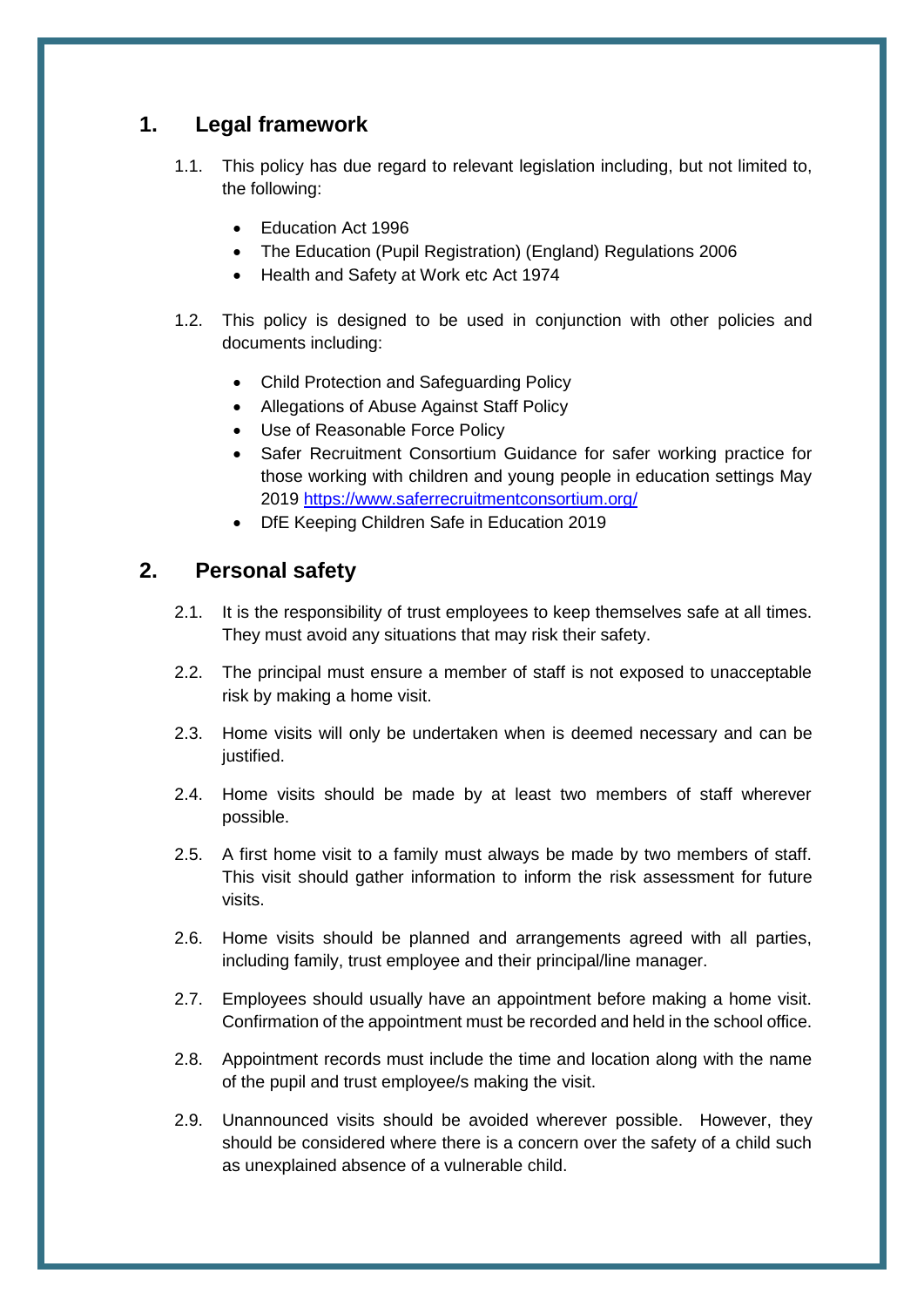- 2.10. Where there is a significant and immediate concern about the safety of a child the police should be contacted and a police welfare call requested.
- 2.11. Employees working off site must carry a mobile phone at all times. The number will be recorded and held by the principal.
- 2.12. Employees making a home visit must have access to an emergency contact at all times. A code word/phrase should be agreed to use in the event an employee needs to seek help covertly.
- 2.13. Employees will 'check in' by calling their school office every hour to update the principal/line manager of their whereabouts.
- 2.14. If an employee does not make contact every hour they will be contacted by a member of the school staff to check on their safety.
- 2.15. The Aspire Educational Trust home visit risk assessment will be conducted by the principal and designated safeguarding lead prior to a home visit. If a particular home visit poses new risks, the risk assessment will be amended before the visit.
- 2.16. Risk assessments should include evaluation of any known risk factors regarding the pupil, parents/carers and any others living in the household, including animals.
- 2.17. Risk assessments should consider any circumstances that may render the member of staff becoming more vulnerable to an allegation being made e.g. hostility, child protection concerns, complaints or grievances.
- 2.18. Specific consideration must be given in risk assessments to employees who make visits outside of 'school hours' or during school holidays if staff work full year.
- 2.19. Specific consideration must be given in risk assessments to visits in remote or secluded locations.
- 2.20. Following a risk assessment, identified control measures must be put in place before a visit is undertaken.
- 2.21. Employees making a home visit must adhere to the agreed risk management strategies identified on the visit's risk assessment.
- 2.22. If a trust employee identifies any additional risk during a visit they must end the visit immediately.
- 2.23. If a trust employee feels that they are in immediate danger, they must contact the police or their school emergency contact who will call the police.
- 2.24. Details of the vehicles used by trust staff, including make, model, registration number and colour, must be held by the school office. All vehicles must have the required up-to-date business use insurance.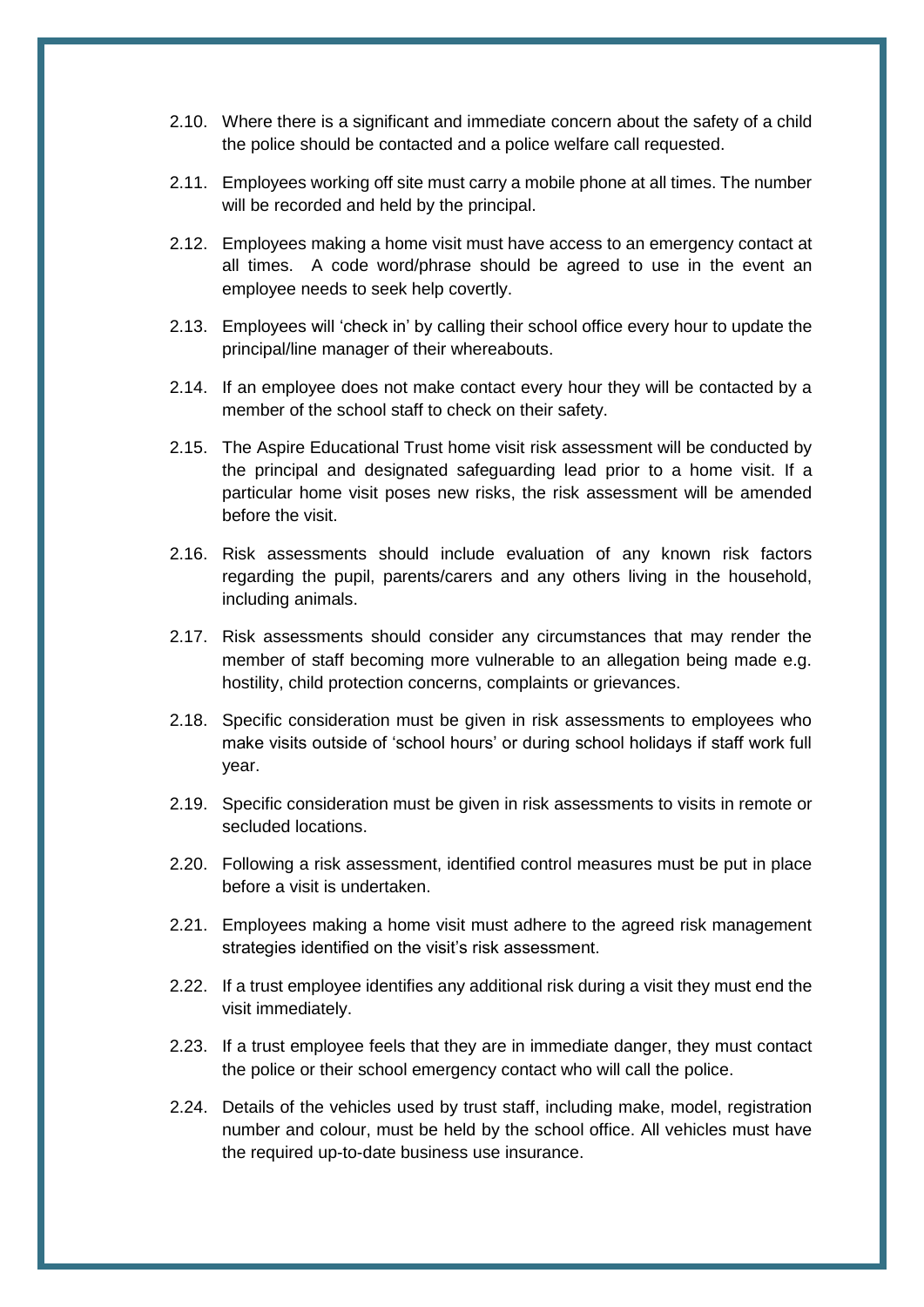- 2.25. If another agency makes a request for a member of school staff to make a home visit on their behalf this policy must be followed. The other agency should be asked to contribute to the risk assessment if they are already working with the family as they may have relevant information to share, particularly the reason for their agency not making the visit.
- 2.26. If following completion of a risk assessment there are any remaining concerns about staff safety relating to a home visit further advice should be sought from the trust and/or the LA safeguarding team.

## <span id="page-5-0"></span>**3. Training**

- 3.1. Trust employees making home visits must be fully aware of all safe working practice as detailed in Safer Recruitment Consortium Guidance for safer working practice for those working with children and young people in education settings May 2019.
- 3.2. Before undertaking home visits, trust employees should have undertaken appropriate or necessary training. This may include training related to cultural awareness, diversity and racial equality, specific equipment training, manual handling training, first aid, handling difficult conversations, de-escalation techniques and training in disengagement techniques.
- 3.3. Trust employees undertaking home visits should be coached in safe practices to adhere to such as keeping visual access and/or an open door in one-to-one situations and positioning themselves strategically in a room to give them a direct exit route, keeping professional boundaries in place.

#### <span id="page-5-1"></span>**4. Home visits**

- 4.1. All work with pupils and their families should be undertaken in the school wherever possible. There may be occasions, in response to an urgent, planned or specific situation where it is necessary to make a one-off or regular home visit. In these circumstances the principal must ensure staff are not going to be exposed to unacceptable risk.
- 4.2. Members of staff who undertake home visits must be fully aware of the trust's policy.
- 4.3. Whenever possible trust staff should not make lone home visits.
- 4.4. A list of visits will be compiled on a weekly basis. This list will include the name and address of the pupil, the name and contact details of the parent/carers, along with the reason for a home visit.
- 4.5. The list must be approved and signed by the principal before any visits occur.
- 4.6. If the parents/carers are not present at the arranged time, the member of staff should put a notification that they were present through the door and return to school.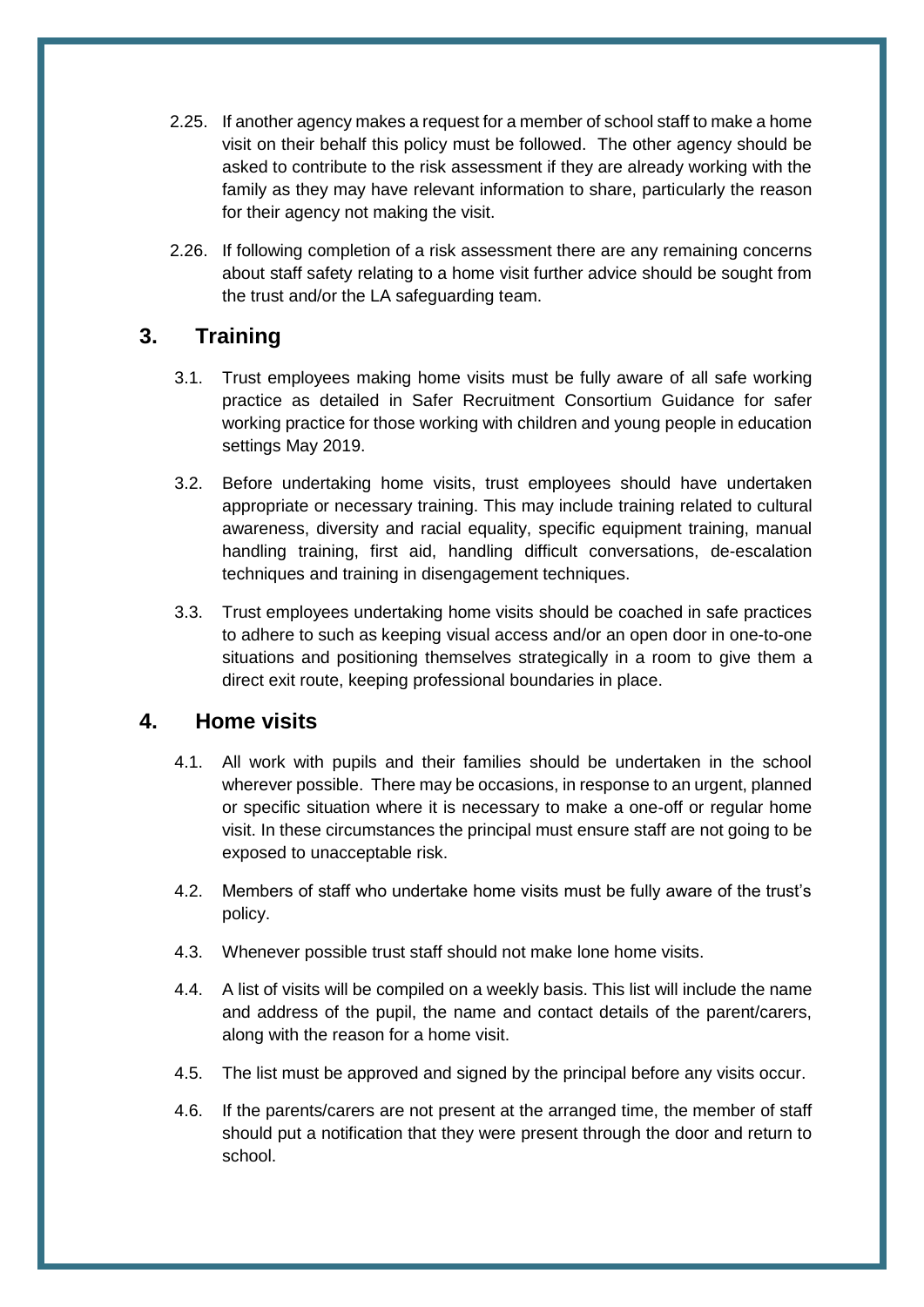- 4.7. If the parents/carers have given prior notice that they are running late, the officer must not enter the house until they arrive. If they are over 10 minutes late the visit will be cancelled.
- 4.8. Once in place, appointment arrangements must be adhered to. Notification will be given to the principal if any changes are made.
- 4.9. Identification cards will be worn at all times. They will be clearly displayed on the front and outside of clothing.
- 4.10. A house should not be entered if the member of staff feels unsafe. If a visit is cancelled because of concerns over safety, the reason for cancelling the visit must be discussed with the principal at the earliest opportunity.
- 4.11. If there are potentially dangerous animals in the house, the member of staff will request that they are kept in a separate room. If the parent/carer refuses, or is unable to adhere to this request, the visit will be cancelled. The reason for the cancellation will be communicated to the principal at the earliest opportunity.
- 4.12. Before and after the visit the member of staff will 'check in' by calling or reporting to the school office.

#### <span id="page-6-0"></span>**5. After the visit**

- 5.1. Any concerns relating to the visit reported to the principal should be entered into the pupil's records.
- 5.2. Any concerns reported to the principal should be recorded on the risk assessment and the risk assessment reviewed in relation to further home visits to the location being undertaken.

## <span id="page-6-1"></span>**6. Child protection and safeguarding**

- 6.1. If a member of staff is transporting a pupil as part of a home visit, section 21 transporting pupils, in Guidance for safer working practice for those working with children and young people in education settings must be followed.
- 6.2. Physical intervention by staff policy and procedures must be followed as detailed in each school's Positive Handling and Restraint Policy.
- 6.3. Staff must only ever use physical intervention as a last resort, and it must be the minimal force necessary to prevent injury to another person. The AET Behaviour Toolkit has been developed to support staff in reducing the need to use any form of physical intervention.
- 6.4. Physical intervention of a nature which causes injury or distress to a child may be considered under child protection or disciplinary procedures.
- 6.5. Any allegations made against a member of staff making a home visit will be dealt with in accordance with the Allegations of Abuse Against Staff Policy.

## <span id="page-6-2"></span>**7. Review and monitoring**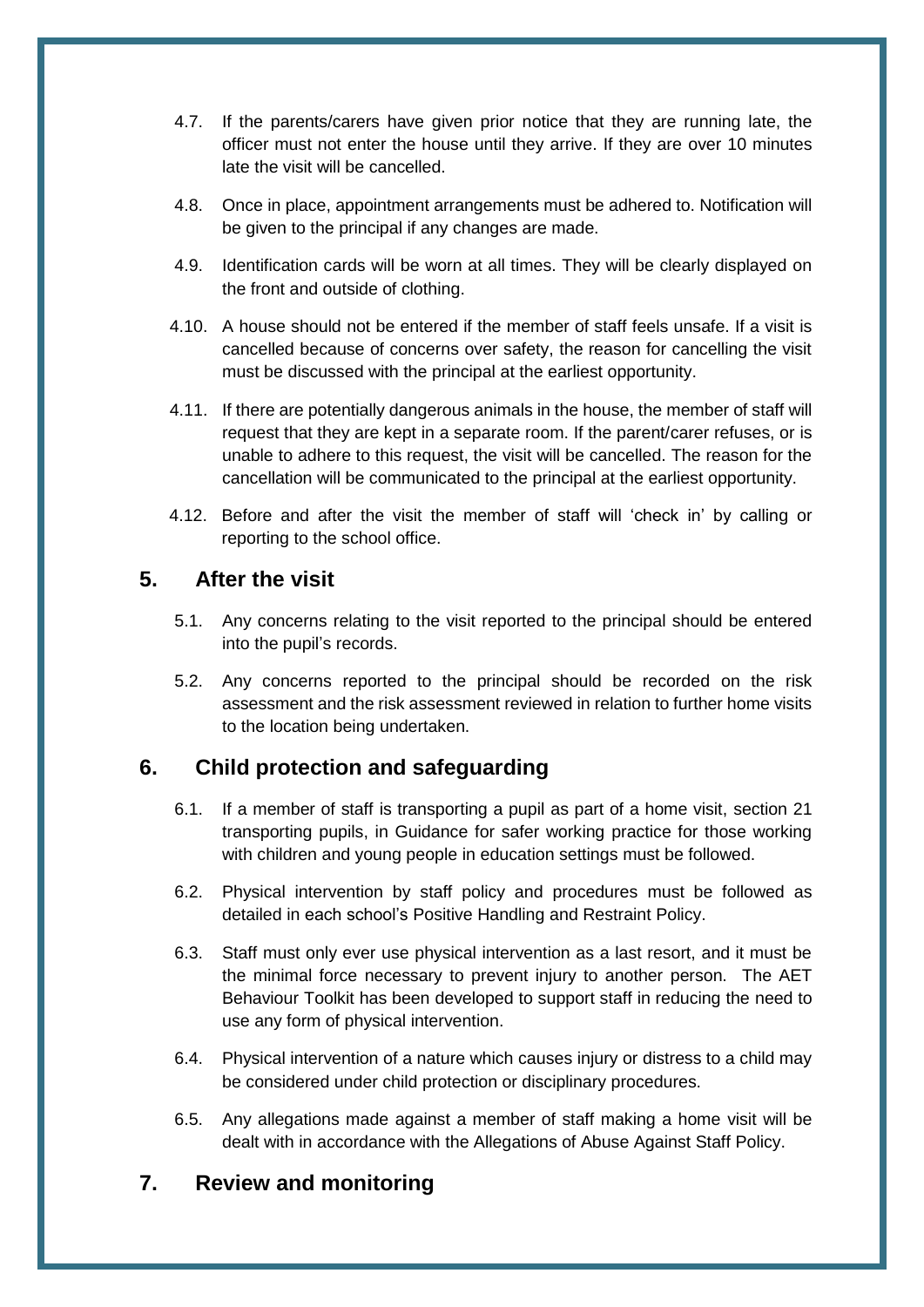- 7.1. The trust safeguarding lead is responsible for monitoring this policy and procedures and amending it accordingly following any incidents or concerns.
- 7.2. This policy will be reviewed annually by the trust safeguarding lead.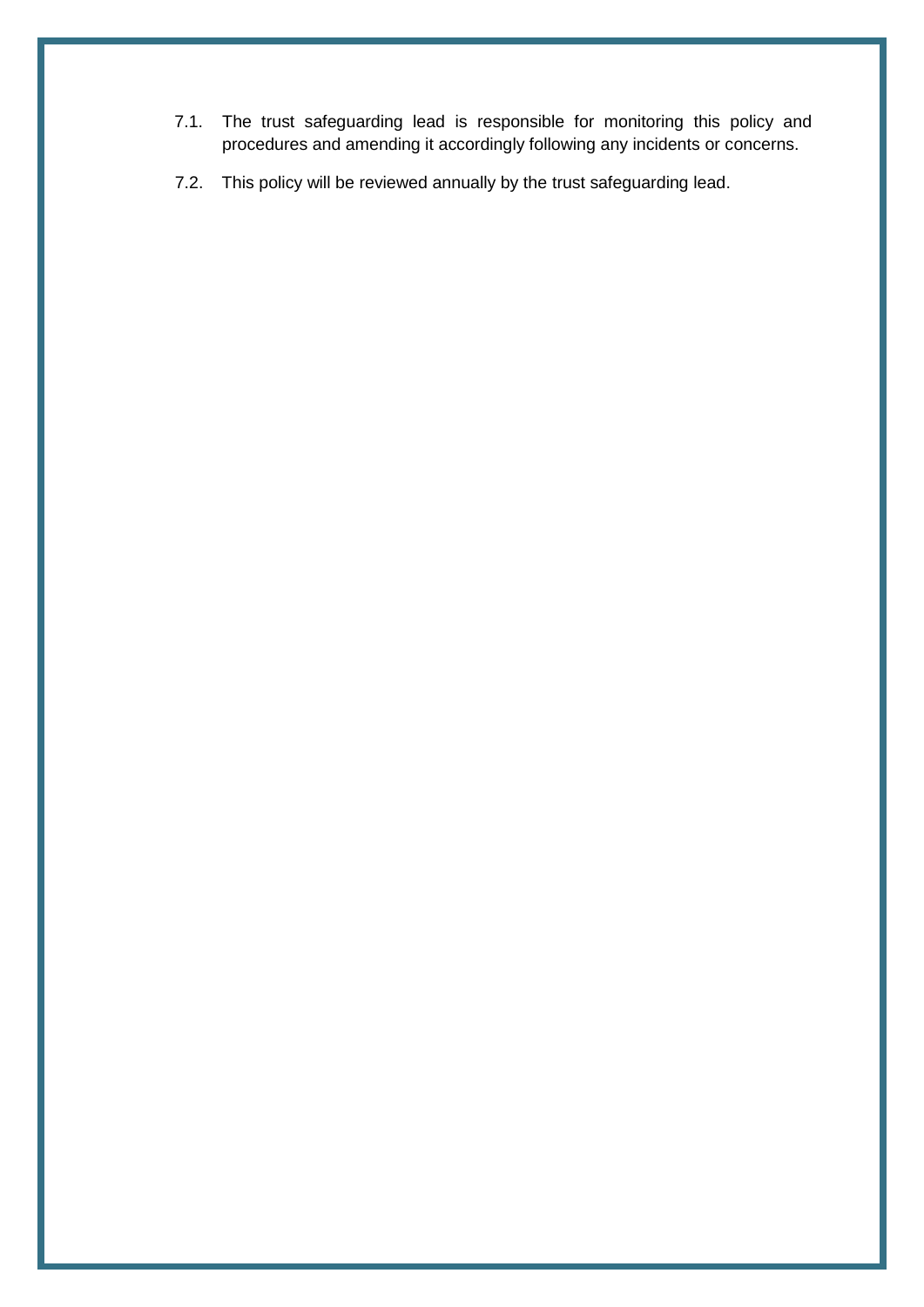#### **ANNEX A**

# **The Aspire Educational Trust**



# **Home Visit Risk Assessment**

| Assessment conducted by:                                                                                                                                                                                                                                                                                                                                                                                                                                                                                              | Job title:                                                       | Covered by this assessment: AET staff |  |  |  |  |  |  |
|-----------------------------------------------------------------------------------------------------------------------------------------------------------------------------------------------------------------------------------------------------------------------------------------------------------------------------------------------------------------------------------------------------------------------------------------------------------------------------------------------------------------------|------------------------------------------------------------------|---------------------------------------|--|--|--|--|--|--|
| Date of assessment:                                                                                                                                                                                                                                                                                                                                                                                                                                                                                                   |                                                                  | Date of next review:                  |  |  |  |  |  |  |
| Name of Pupil/s:                                                                                                                                                                                                                                                                                                                                                                                                                                                                                                      | Address to be visited and contact details for<br>parents/carers: | Date/s of visit/s:                    |  |  |  |  |  |  |
| Reason for visit:                                                                                                                                                                                                                                                                                                                                                                                                                                                                                                     |                                                                  |                                       |  |  |  |  |  |  |
| Context: The Aspire Educational Trust has a home visits policy. This policy requires home visits to be risk assessed. This is a model risk assessment for<br>AET schools to use. Schools should consider all the potential risks identified and add additional control measures and risks as deemed necessary. After<br>each visit the risk assessment should be reviewed and identified changes made prior to any further visits. The risk assessment should be filed as part of<br>the pupil's safeguarding record. |                                                                  |                                       |  |  |  |  |  |  |

#### **How to use this risk assessment**

This is a generic risk assessment with the main potential risks and agreed AET control measures provided. Schools should initially undertake this risk assessment for their lowest risk home visits. Schools should highlight the control measures that are currently in place and consider any unmet control measures and, where possible, implement them as normal school practice. This risk assessment can then be used as a generic assessment for the majority of home visits. However, before undertaking a visit to a new home the school must consider whether there are any additional potential risks relating to the particular family and its home. If this is the case, additional risks and control measures should be added to the generic risk assessment that are specific to that family's home visit.

Risk assessments should always be completed before the initial visit. After the visit the risks and control measures should be reviewed and any changes made should a further home visit be planned or required. If on review the risk assessment is managing the risks to a satisfactory level the same document can be used for each subsequent visit by adding the date of each visit to this document.

| <b>Risk rating</b>   |                                                                | Likelihood of occurrence |                 |            |  |
|----------------------|----------------------------------------------------------------|--------------------------|-----------------|------------|--|
|                      |                                                                | Probable                 | <b>Possible</b> | Remote     |  |
| <b>Likely impact</b> | <b>Major</b><br>Is likely to contribute to radicalisation      | High(H)                  |                 | Medium (M) |  |
|                      | <b>Severe</b><br>Has potential to contribute to radicalisation |                          | М               | Low $(L)$  |  |
|                      | Minor<br>Is unlikely to contribute to radicalisation           | M                        |                 |            |  |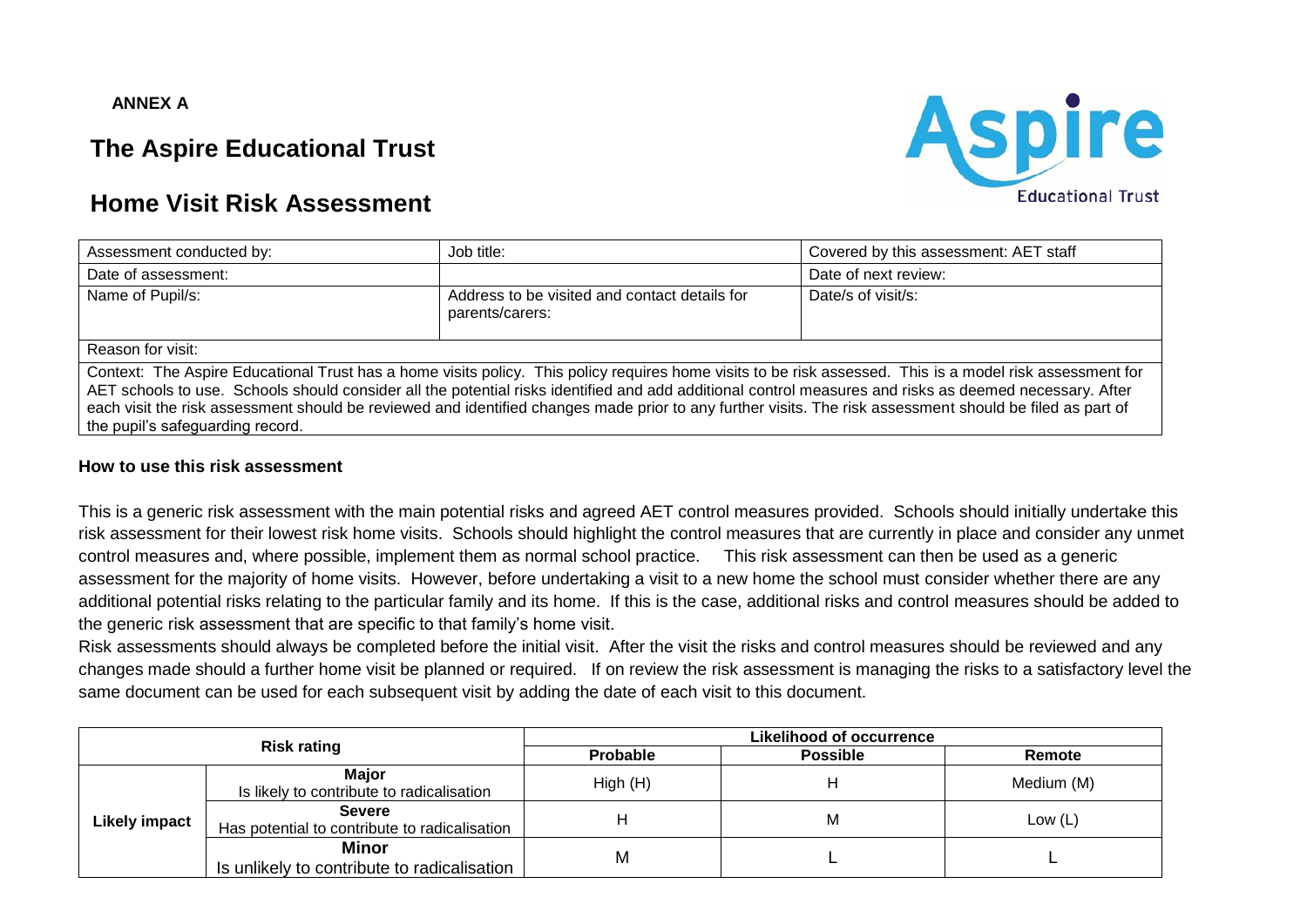| <b>Potential risks</b>                                                                         | <b>Risk</b><br>rating<br>prior to<br>action<br>H/M/L | <b>AET Controls</b>                                                                                                                                                                                                                                                                                                                                                                                                                                                                                                                                                                                                   | In place?<br>Yes/No | <b>By</b><br>whom? | <b>Deadline</b> | <b>Risk</b><br>rating<br>following<br>action<br>H/M/L |
|------------------------------------------------------------------------------------------------|------------------------------------------------------|-----------------------------------------------------------------------------------------------------------------------------------------------------------------------------------------------------------------------------------------------------------------------------------------------------------------------------------------------------------------------------------------------------------------------------------------------------------------------------------------------------------------------------------------------------------------------------------------------------------------------|---------------------|--------------------|-----------------|-------------------------------------------------------|
|                                                                                                |                                                      | <b>Staff</b>                                                                                                                                                                                                                                                                                                                                                                                                                                                                                                                                                                                                          |                     |                    |                 |                                                       |
| Member of staff<br>lone working and<br>at greater personal<br>risk to safety                   |                                                      | Preferred location for all meetings with families is on<br>school site<br>Home visit only being undertaken when deemed to be<br>necessary<br>2 members of staff for all first home visits<br>2 members of staff for all higher risk home visits<br>$\bullet$<br>2 members of staff on all home visits where possible<br>$\bullet$<br>Members of staff undertaking home visits have read and<br>confirmed as read AET Lone Working and Home Visits<br>policies. Audit trail that this has been completed -<br>Compliance Manager preferred system.<br>Members of staff have read the home visit risk<br>assessment.    |                     |                    |                 |                                                       |
| Member/s of staff<br>off site and location<br>of visit unknown to<br>line<br>manager/principal |                                                      | Home visit authorised by senior member of staff before<br>leaving site<br>Record of visit being made is held in a key location<br>$\bullet$<br>including details of members of staff visiting, time of<br>appointment, address being visited, time left and<br>estimated time for return to site<br>Member of staff on site allocated to be responsible for<br>$\bullet$<br>monitoring time off site and alerting a senior member of<br>staff if return to site is delayed and no contact has been<br>made to explain the delay<br>Local system set up to effectively monitor staff who are<br>off site on home visit |                     |                    |                 |                                                       |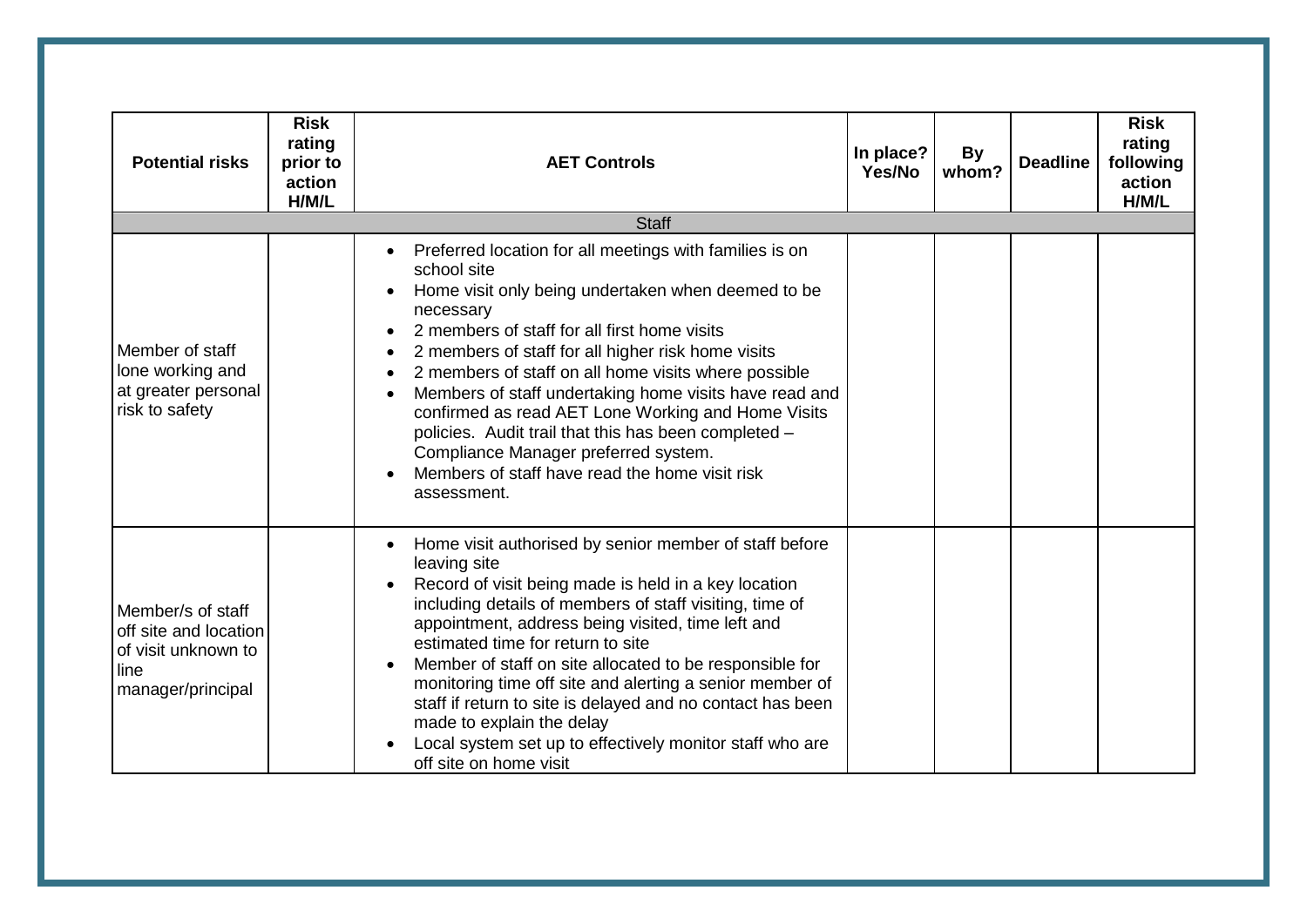| <b>Potential risks</b>                                   | <b>Risk</b><br>rating<br>prior to<br>action<br>H/M/L | <b>AET Controls</b>                                                                                                                                                                                                                                                                                                                                                                                                                                                                                                                                                                                                                                                                                                                                                                                                                                                                                                                                                                                                                                                                                                       | In place?<br>Yes/No | <b>By</b><br>whom? | <b>Deadline</b> | <b>Risk</b><br>rating<br>following<br>action<br>H/M/L |
|----------------------------------------------------------|------------------------------------------------------|---------------------------------------------------------------------------------------------------------------------------------------------------------------------------------------------------------------------------------------------------------------------------------------------------------------------------------------------------------------------------------------------------------------------------------------------------------------------------------------------------------------------------------------------------------------------------------------------------------------------------------------------------------------------------------------------------------------------------------------------------------------------------------------------------------------------------------------------------------------------------------------------------------------------------------------------------------------------------------------------------------------------------------------------------------------------------------------------------------------------------|---------------------|--------------------|-----------------|-------------------------------------------------------|
|                                                          |                                                      | Member of staff on a home visit to contact school every<br>$\bullet$<br>hour when off site to confirm whereabouts – member of<br>staff with responsibility for monitoring time off site to be<br>kept informed                                                                                                                                                                                                                                                                                                                                                                                                                                                                                                                                                                                                                                                                                                                                                                                                                                                                                                            |                     |                    |                 |                                                       |
| No communication<br>between school<br>and staff off site |                                                      | Visiting staff to carry phones at all times<br>Contact details for staff phones to be left on site with<br>member of staff responsible for monitoring time spent off<br>site<br>Details of the vehicle used by staff, including make,<br>model, registration number and colour, must be held by<br>the school. All vehicles must have the required up-to-<br>date business use insurance.<br>Staff to put at least two school contact numbers into<br>phone before leaving site<br>Staff chat platform (Webex) set up on phone<br>Webex chat notifications set up to appear on a device/s<br>on site<br>Agreed code word/phrase to be confirmed locally and to<br>be used if there is a need to covertly request help during<br>a home visit<br>If a member of staff does not contact school after an<br>hour when on a home visit then the person with<br>responsibility for monitoring their time off site will call<br>them directly<br>If school are unable to make contact the principal will be<br>$\bullet$<br>alerted and a decision made, based on risk analysis, to<br>go to the address or to ring the police. |                     |                    |                 |                                                       |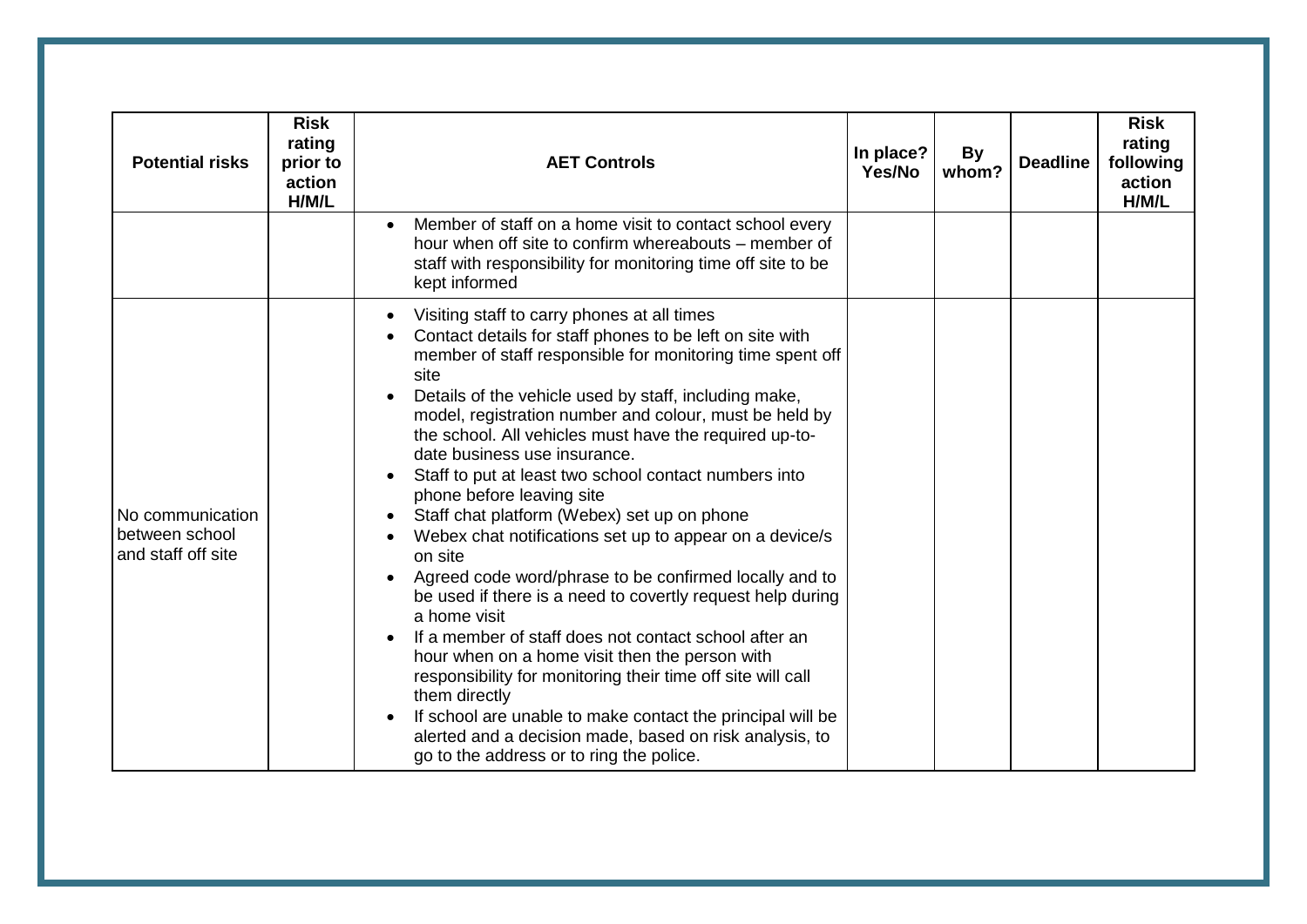| <b>Potential risks</b>                                                                                                      | <b>Risk</b><br>rating<br>prior to<br>action<br>H/M/L | <b>AET Controls</b>                                                                                                                                                                                                                                                                                                                                                                                                                                                                                                                                                                                                                                                                                                                                                                                                                                                                                                                                                                                                                                                  | In place?<br>Yes/No | <b>By</b><br>whom? | <b>Deadline</b> | <b>Risk</b><br>rating<br>following<br>action<br>H/M/L |
|-----------------------------------------------------------------------------------------------------------------------------|------------------------------------------------------|----------------------------------------------------------------------------------------------------------------------------------------------------------------------------------------------------------------------------------------------------------------------------------------------------------------------------------------------------------------------------------------------------------------------------------------------------------------------------------------------------------------------------------------------------------------------------------------------------------------------------------------------------------------------------------------------------------------------------------------------------------------------------------------------------------------------------------------------------------------------------------------------------------------------------------------------------------------------------------------------------------------------------------------------------------------------|---------------------|--------------------|-----------------|-------------------------------------------------------|
| Member/s of staff<br>entering a property<br>where risks are<br>unknown                                                      |                                                      | On arrival member of staff are told to be professionally<br>$\bullet$<br>curious about who or what may be in the house<br>If a dog/s are loose then the member of staff will politely<br>ask that they are shut in another room for the duration of<br>the meeting. If the parent does not agree to this, the<br>member of staff will rearrange the meeting if they have<br>any concerns for their safety<br>Unknown person observed to be in the house. Staff<br>should politely ask to be introduced and establish their<br>reason for being present. This should be done at the<br>earliest opportunity and ideally before entering the<br>house.<br>If member of staff feels uncomfortable holding the<br>meeting with unexpected people in the house the<br>meeting should be rearranged<br>If unknown persons are in the house and the family are<br>unwilling to disclose who they are then the visit should<br>not go ahead at that time. Staff member to politely<br>inform the family they will return at a more convenient<br>time as they have visitors. |                     |                    |                 |                                                       |
| Family not<br>welcoming of a<br>home visit from<br>staff and<br>presenting<br>aggressively or in a<br>threatening<br>manner |                                                      | School staff end the visit if any aggressive or threatening<br>$\bullet$<br>behaviours observed<br>Unannounced home visits only made when necessary<br>such as when contact can not be made by phone and<br>there is a concern for the whereabouts or safety of a<br>pupil<br>Appointment to visit agreed with family<br>Appointment time chosen to take into consideration the<br>needs of the family                                                                                                                                                                                                                                                                                                                                                                                                                                                                                                                                                                                                                                                               |                     |                    |                 |                                                       |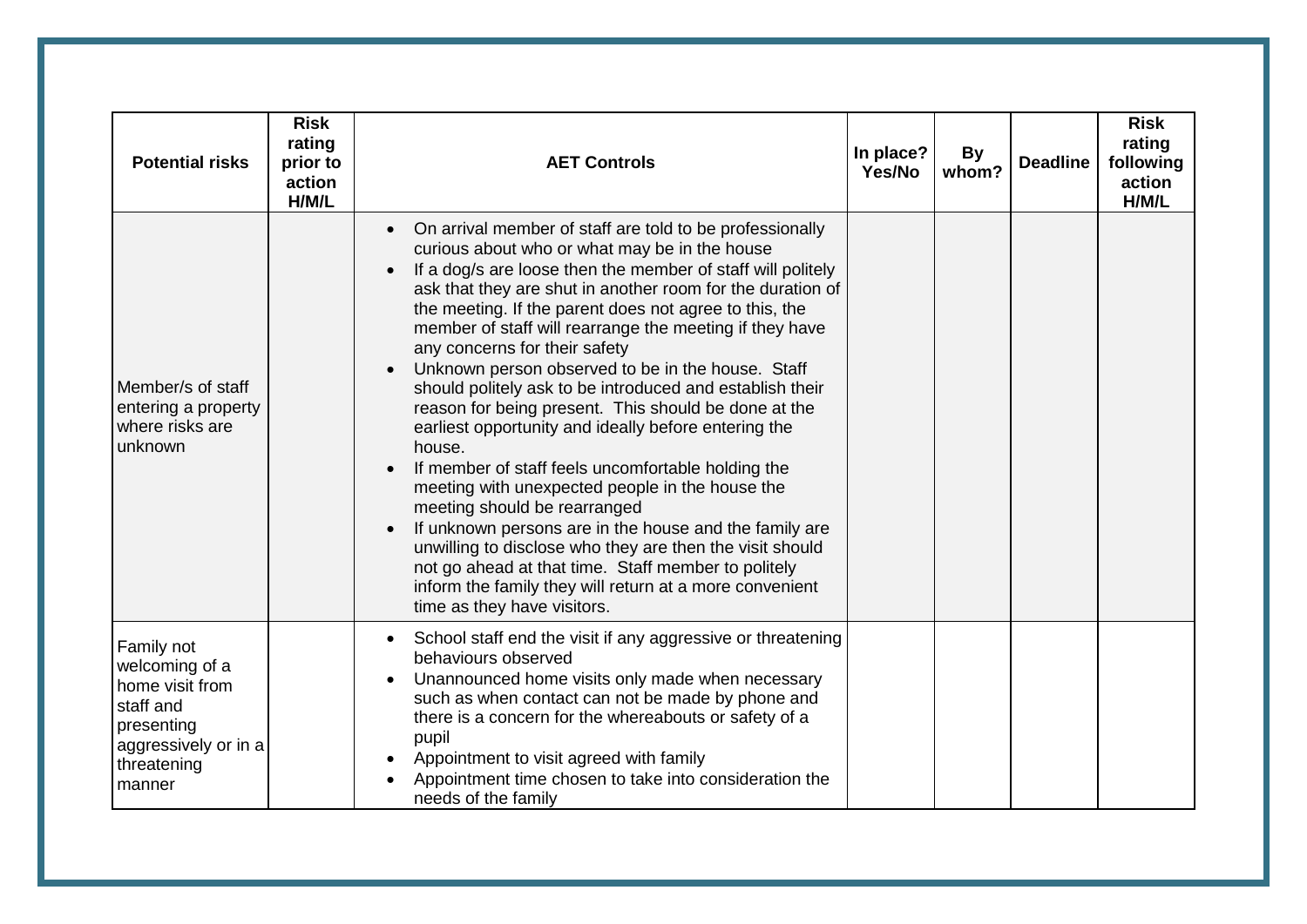| <b>Potential risks</b>                                                                    | <b>Risk</b><br>rating<br>prior to<br>action<br>H/M/L | <b>AET Controls</b>                                                                                                                                                                                                                                                                                                                                                                                                                                                                                                                                                                                                            | In place?<br>Yes/No | <b>By</b><br>whom? | <b>Deadline</b> | <b>Risk</b><br>rating<br>following<br>action<br>H/M/L |
|-------------------------------------------------------------------------------------------|------------------------------------------------------|--------------------------------------------------------------------------------------------------------------------------------------------------------------------------------------------------------------------------------------------------------------------------------------------------------------------------------------------------------------------------------------------------------------------------------------------------------------------------------------------------------------------------------------------------------------------------------------------------------------------------------|---------------------|--------------------|-----------------|-------------------------------------------------------|
|                                                                                           |                                                      | Family informed who will be visiting. Identity badges to<br>be worn and visible at all times during the visit<br>Member of staff visiting fully informed of circumstances<br>and any previous difficulties in the relationship between<br>school and family<br>All information from previous visits and other agencies<br>$\bullet$<br>considered when risk assessing a home visit<br>Careful consideration given to which members of staff<br>attend a visit<br>Member of staff attending knowledgeable and<br>experienced in de-escalation, managing difficult people<br>and conversations and have good cultural awareness. |                     |                    |                 |                                                       |
| Member of staff<br>finds them self in a<br>vulnerable position<br>when in the<br>property |                                                      | Prior to undertaking home visits members of staff are<br>$\bullet$<br>coached in safe practices to follow including ensuring<br>they keep visual access and/or an open door in any one<br>to one situation, they always position themselves<br>strategically in a room to give direct exit route<br>Leave the property as quickly as possible<br>Lock themselves in their vehicle and drive away<br>immediately<br>Make discrete contact with school if possible who should<br>then alert the police to the situation<br>If possible ring for help immediately dialling 999.                                                   |                     |                    |                 |                                                       |
| Home visit<br>requested by<br>another agency on<br>their behalf                           |                                                      | Other agency asked to contribute to the risk assessment<br>$\bullet$<br>and to share any relevant risk and safety information<br>Other agency required to give reason for not making the<br>visit                                                                                                                                                                                                                                                                                                                                                                                                                              |                     |                    |                 |                                                       |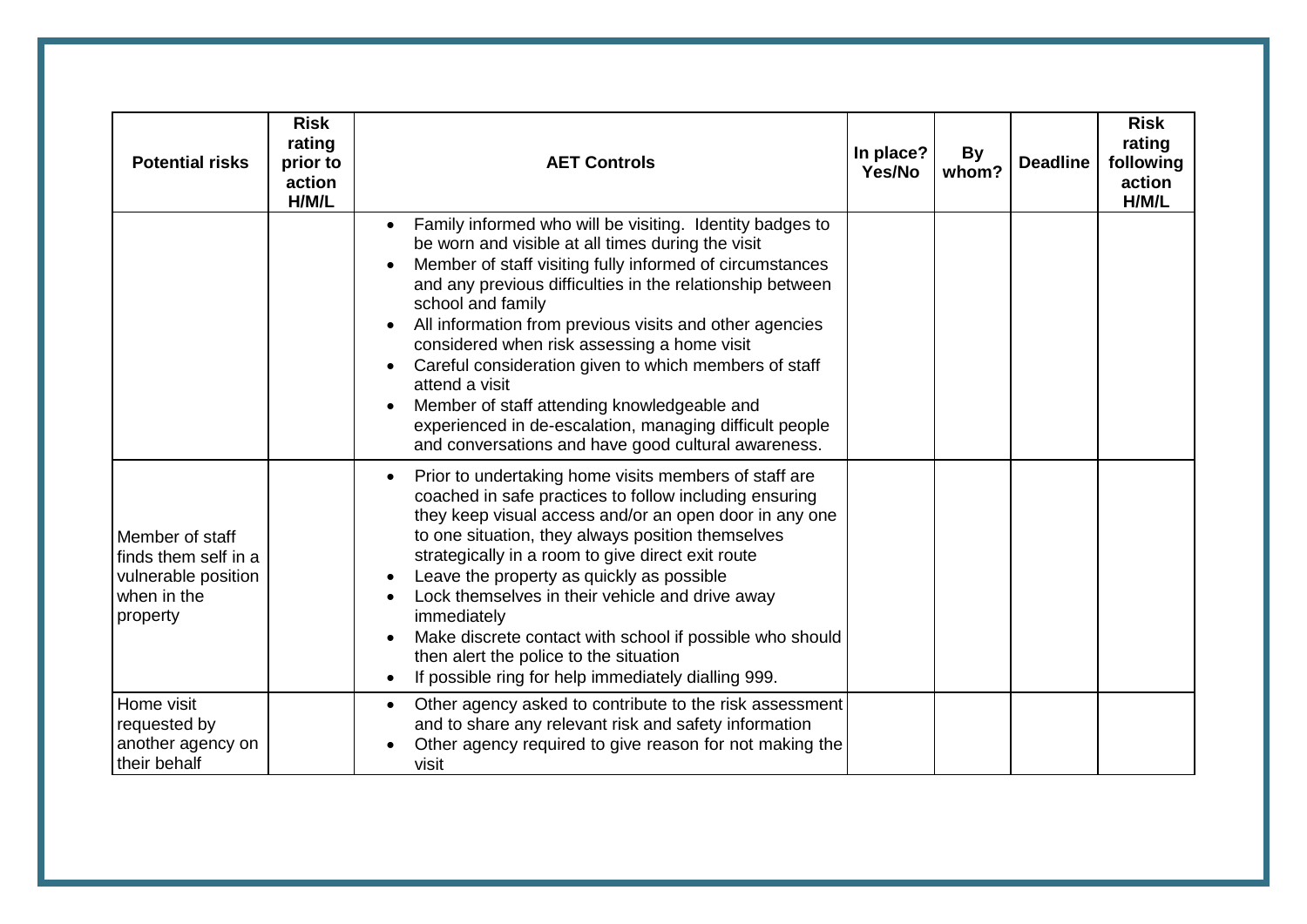| <b>Potential risks</b>                                                                        | <b>Risk</b><br>rating<br>prior to<br>action<br>H/M/L | <b>AET Controls</b>                                                                                                                                                                                                                                                                                                                                                                                                                                                                                                                                                                                                                                                                                                                                                                                                                                                                                                                                                                                                                                                                                                                                                                                                                                                                        | In place?<br>Yes/No | By<br>whom? | <b>Deadline</b> | <b>Risk</b><br>rating<br>following<br>action<br>H/M/L |
|-----------------------------------------------------------------------------------------------|------------------------------------------------------|--------------------------------------------------------------------------------------------------------------------------------------------------------------------------------------------------------------------------------------------------------------------------------------------------------------------------------------------------------------------------------------------------------------------------------------------------------------------------------------------------------------------------------------------------------------------------------------------------------------------------------------------------------------------------------------------------------------------------------------------------------------------------------------------------------------------------------------------------------------------------------------------------------------------------------------------------------------------------------------------------------------------------------------------------------------------------------------------------------------------------------------------------------------------------------------------------------------------------------------------------------------------------------------------|---------------------|-------------|-----------------|-------------------------------------------------------|
|                                                                                               |                                                      | Principal to use the AET home visit risk assessment to<br>decide whether to authorise the visit. Reasons for<br>decision taken will be recorded on the risk assessment.<br>Principal to notify other agencies if visit will not proceed.                                                                                                                                                                                                                                                                                                                                                                                                                                                                                                                                                                                                                                                                                                                                                                                                                                                                                                                                                                                                                                                   |                     |             |                 |                                                       |
| At risk of<br>contracting an<br>infectious disease<br>(current situation<br>risk of Covid 19) |                                                      | If visit purpose is to maintain contact and check that a<br>$\bullet$<br>pupil is safe at home, a door step only visit will be made<br>On day of visit prior to attending the home enquire<br>whether all house occupants are fit and well<br>If not, ask for details of symptoms<br>Establish what illness/disease the occupants are believed<br>$\bullet$<br>to be suffering from<br>Consult Public Health England Guidance on infectious<br>diseases<br>If a family states that they have any presenting symptoms<br>of Covid-19, a home visit should be replaced by a safe<br>alternative<br>Make an alternative contact plan if a visit is necessary for<br>$\bullet$<br>safeguarding or child protection reasons such as phone<br>contact as a first option, video contact with safeguarding<br>measures in place if visual contact is required.<br>If making video or phone contact the following minimum<br>$\bullet$<br>safeguarding measures should be in place<br>1. Contact is authorised by senior leader<br>2. Make contact using school official channels<br>3. Use a school device to make contact wherever<br>possible. If a personal device has to be used, then<br>block the number so caller unknown is displayed<br>4. Make contact through the parent/carer's device |                     |             |                 |                                                       |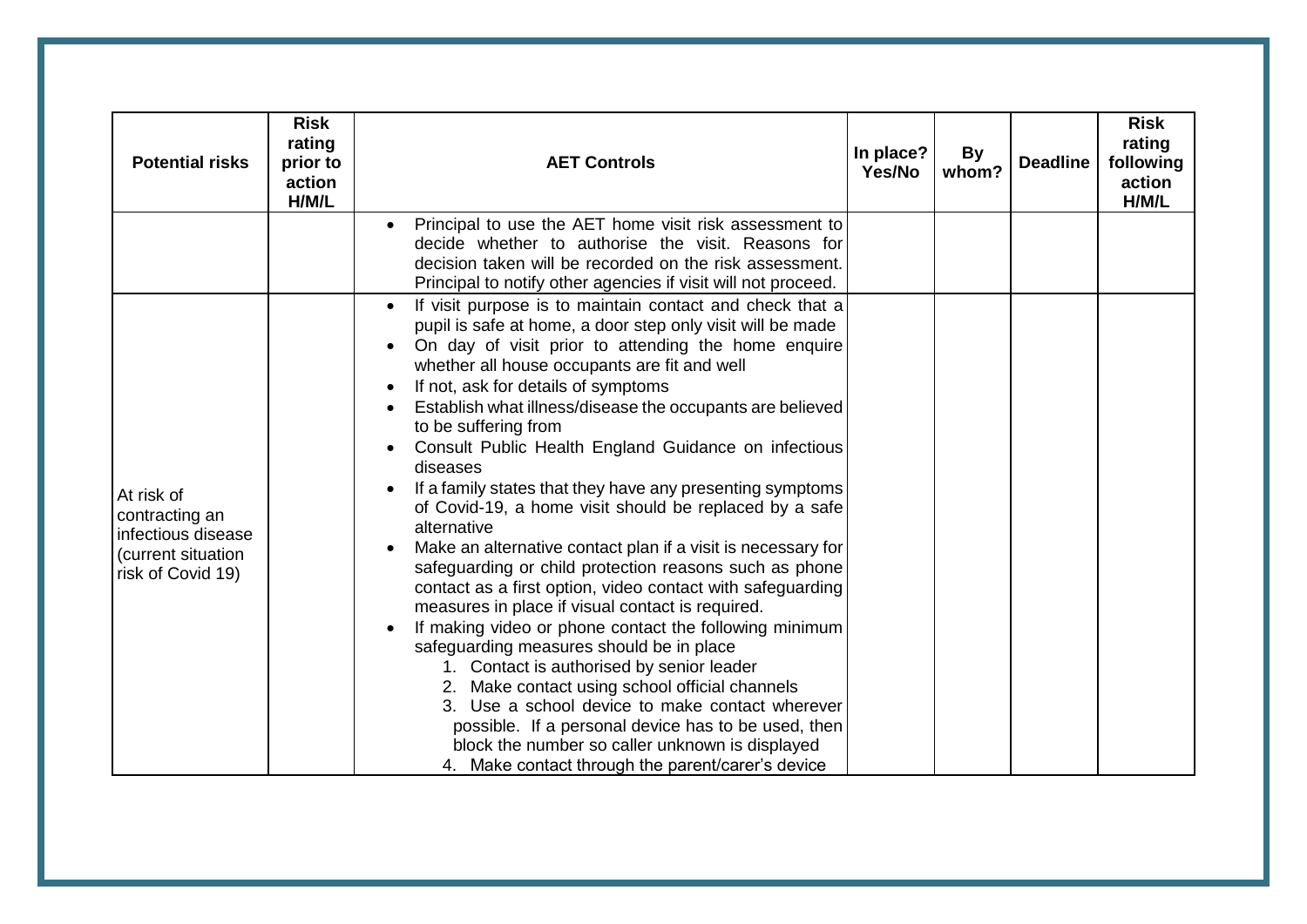| <b>Potential risks</b> | <b>Risk</b><br>rating<br>prior to<br>action<br>H/M/L | <b>AET Controls</b>                                                                                                                                                                                                                                                                                                                                                                                                                                                                                                                                                                                                                                                                                                                                                     | In place?<br>Yes/No | By<br>whom? | <b>Deadline</b> | <b>Risk</b><br>rating<br>following<br>action<br>H/M/L |
|------------------------|------------------------------------------------------|-------------------------------------------------------------------------------------------------------------------------------------------------------------------------------------------------------------------------------------------------------------------------------------------------------------------------------------------------------------------------------------------------------------------------------------------------------------------------------------------------------------------------------------------------------------------------------------------------------------------------------------------------------------------------------------------------------------------------------------------------------------------------|---------------------|-------------|-----------------|-------------------------------------------------------|
|                        |                                                      | 5. Make sure somebody else in school is aware the<br>school contact is being made<br>6. Maintain professional standards<br>7. Contact is always made with consent of parents<br>and carers<br>8. Make contact within regular school hours<br>9. Time of contact is agreed with family<br>10. Ensure parent is present throughout call and have<br>phone on speaker at both ends of the call.<br>11. Have another member of staff present during the<br>contact who can hear/see the conversation.<br>12. If this is not possible seek consent from the parent<br>to record the call. Explain you're recording for school<br>records only. Store recording securely and ensure<br>GDPR compliance.<br>13. Make a record of the call on the pupil's<br>safeguarding file. |                     |             |                 |                                                       |
|                        |                                                      |                                                                                                                                                                                                                                                                                                                                                                                                                                                                                                                                                                                                                                                                                                                                                                         |                     |             |                 |                                                       |

#### **Decision**

**After implementing the highlighted control measures the overall risk is assessed as:**

**High Risk Medium Risk Low Risk** Home visit authorised to proceed? Yes No